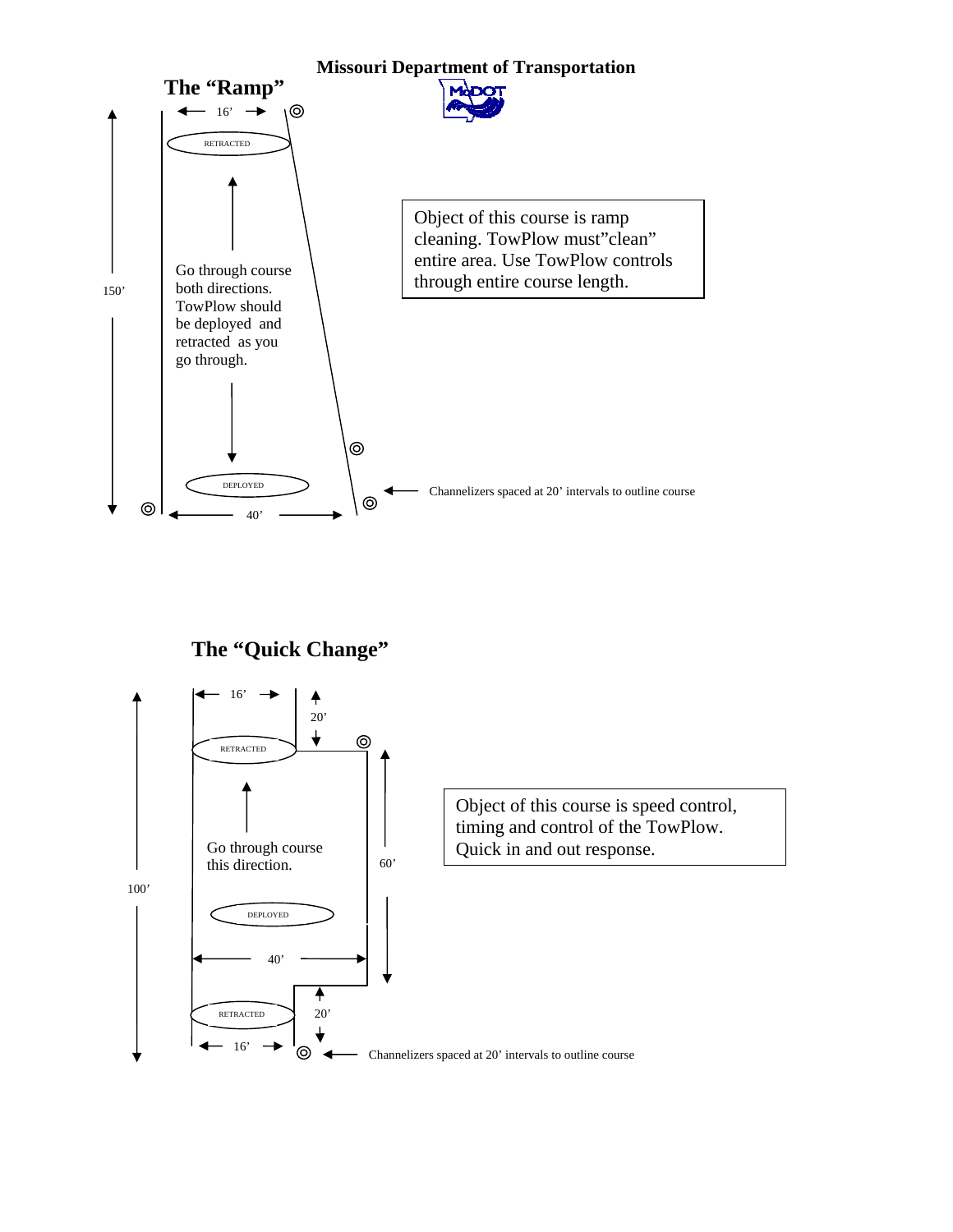## **Missouri Department of Transportation**



![](_page_1_Figure_2.jpeg)